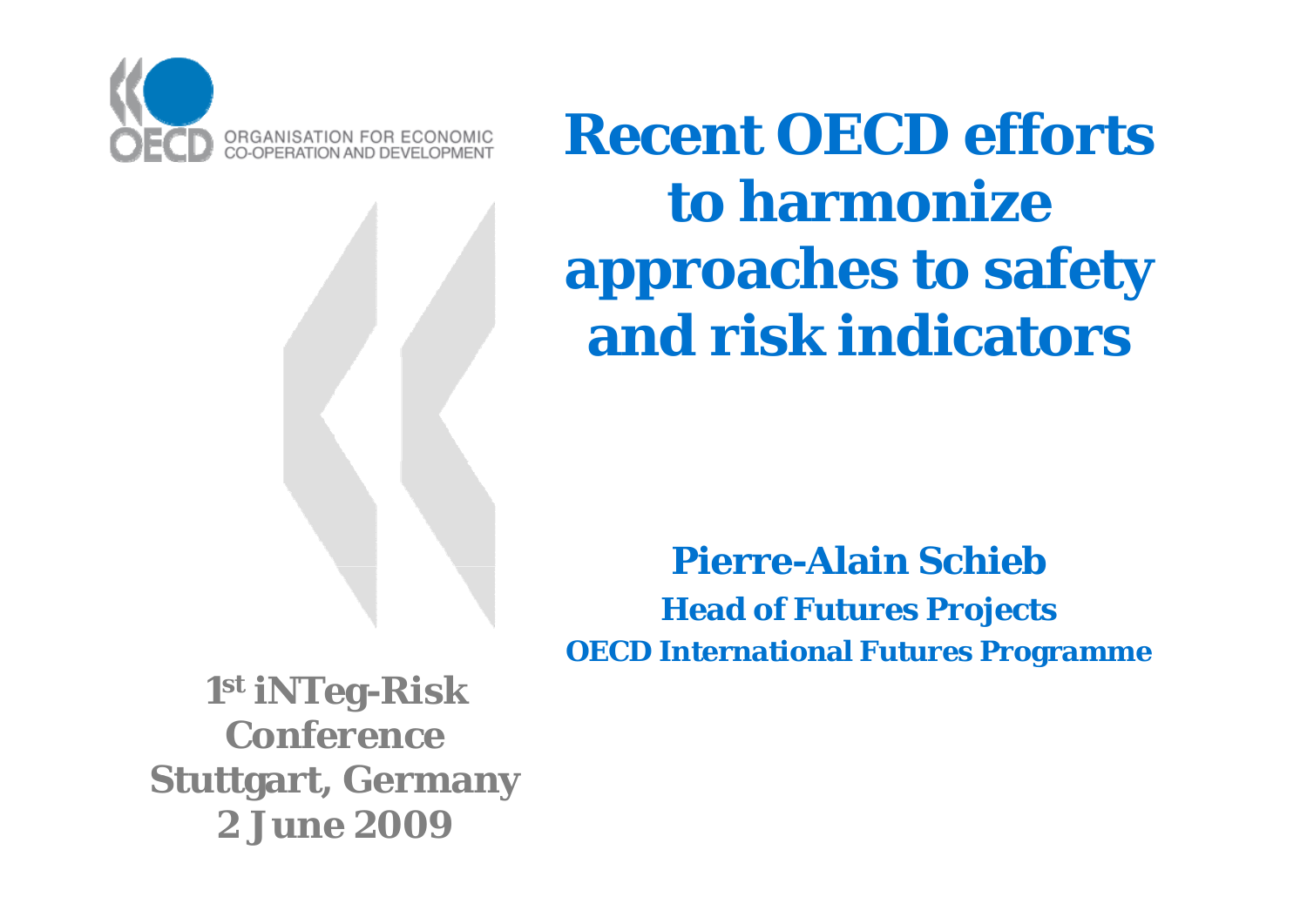

### OECD Member Countries

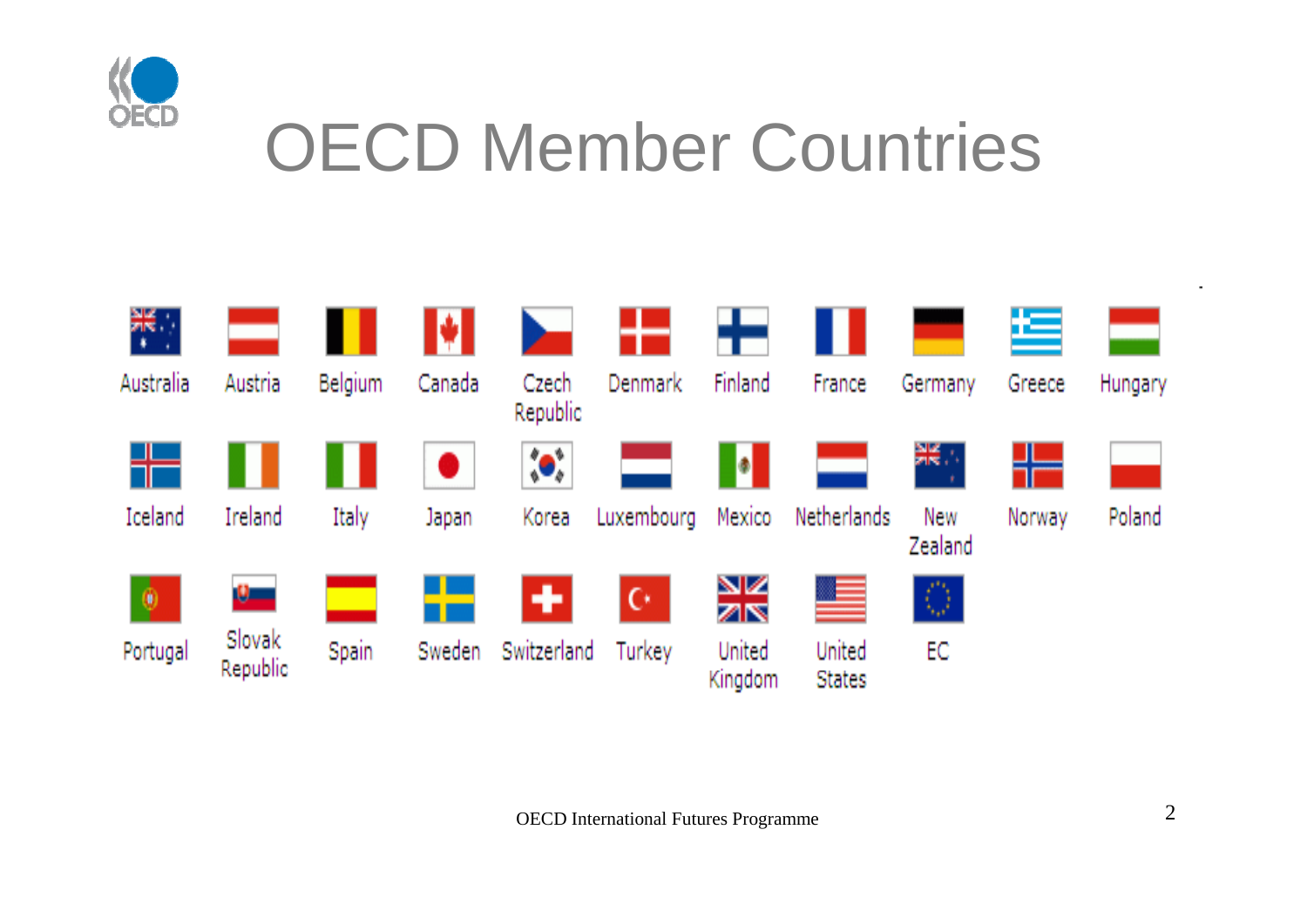

## What is the OECD?

- A forum in which governments work together to address the economic, social and environmental challenges of interdependence and globalisation
- A provider of comparative data, analysis and forecasts to underpin multilateral co-operation
- A tool for government…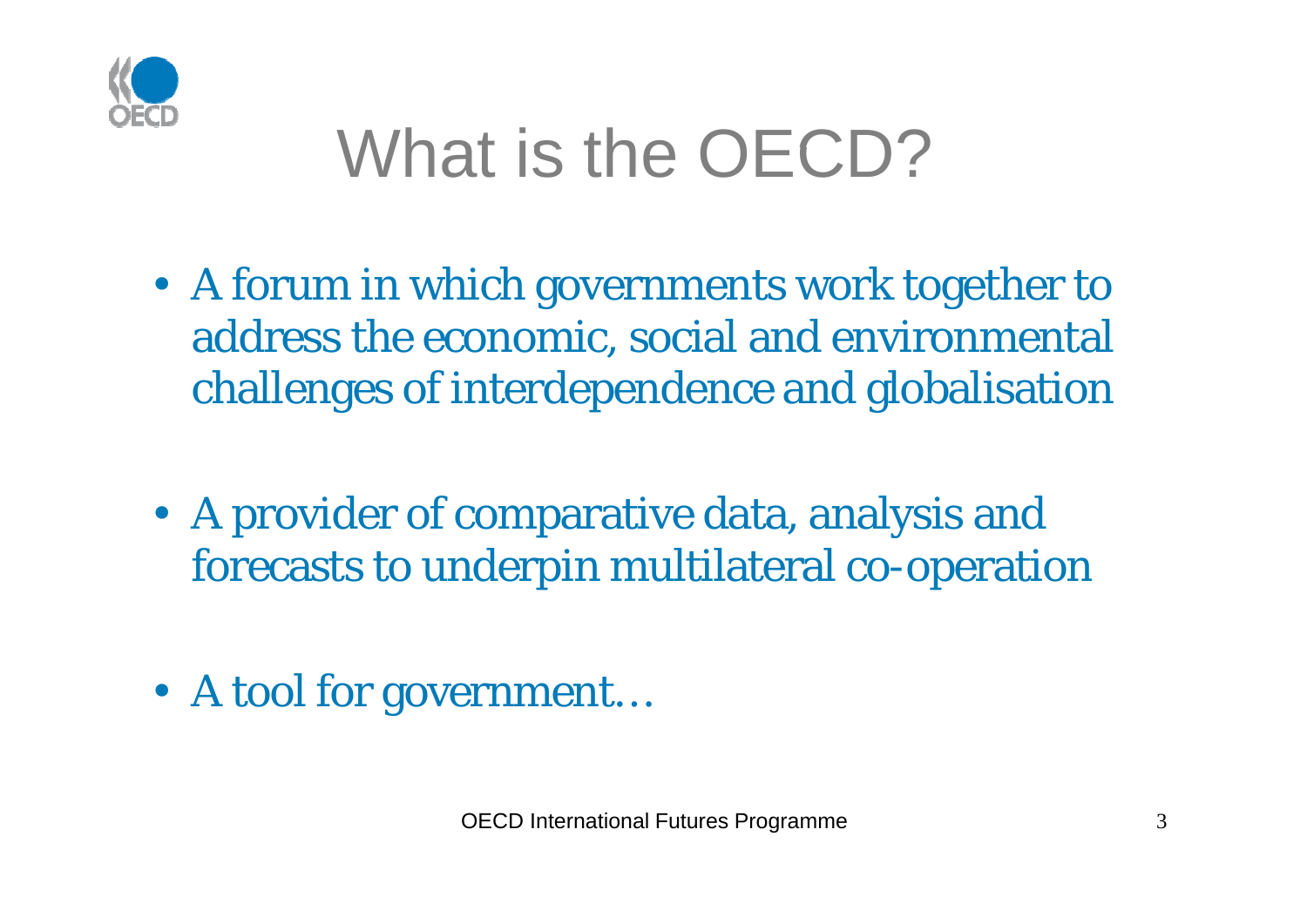

To promote policies designed:

- to achieve sustainable economic growth and employment and rising standards of living in Member countries while maintaining financial stability, so contributing to the development of the world economy
- to assist sound economic expansion in Member countries and other countries in the process of economic development
- to contribute to growth in world trade on a multilateral, non-discriminatory basis

*(A ti l f th OECD C ti ) (Arti cl e 1 of the Convention)*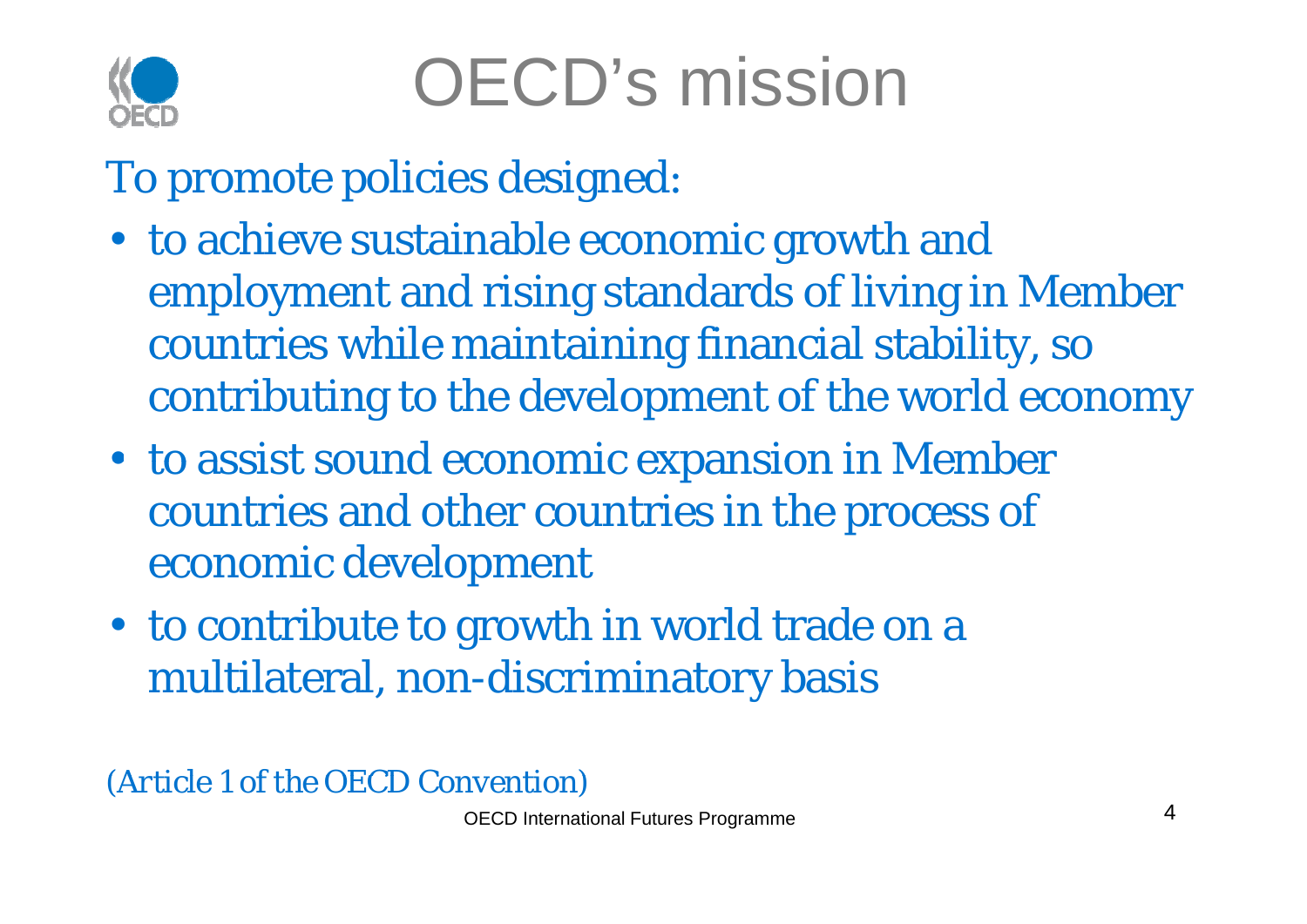

#### •Follows the lifecycle of sectors:



**Tim <sup>e</sup>**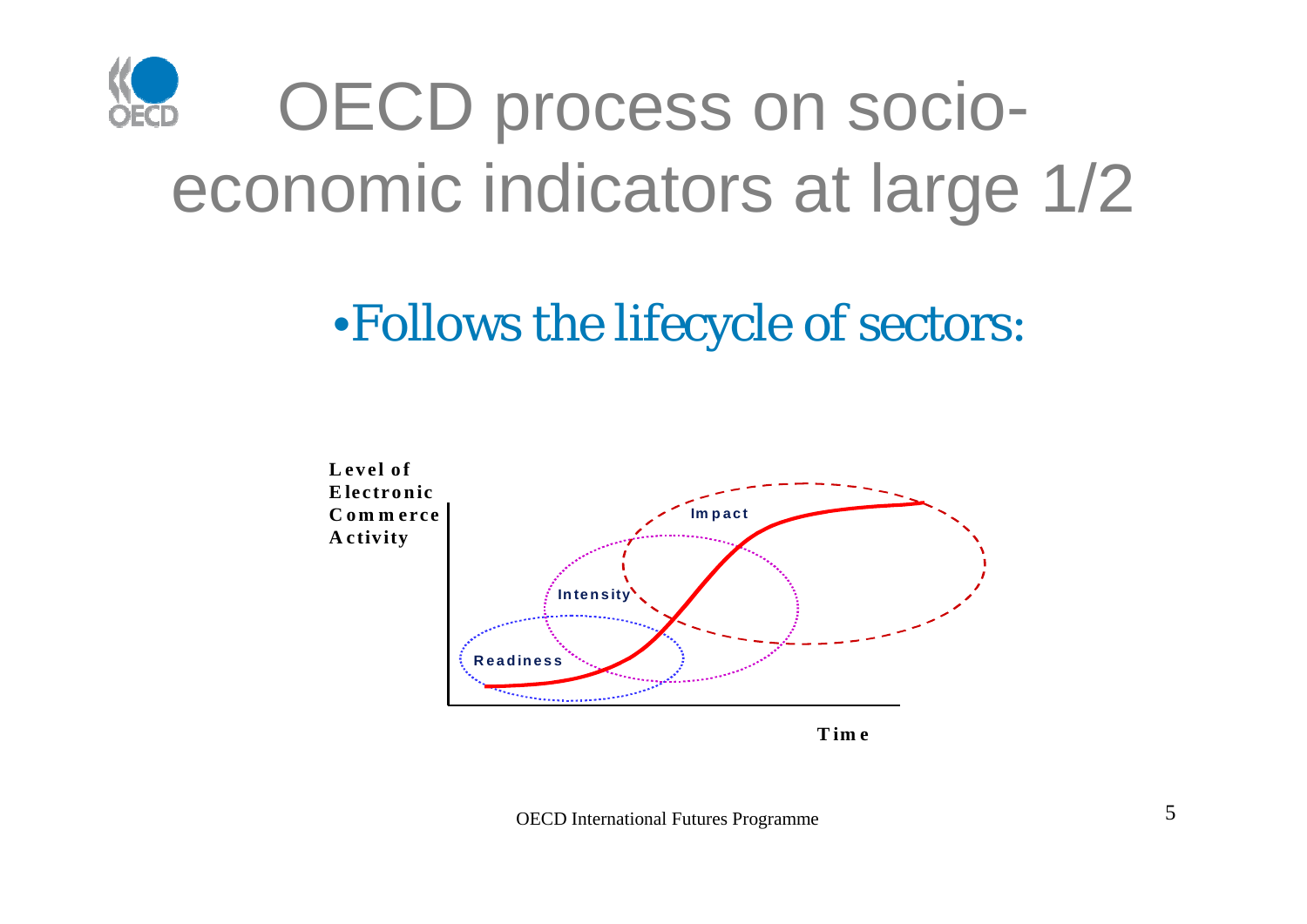

# OECD process on socioeconomic indicators at large 2/2

- • Common set of indicators (limited number to start with) agreed to by a pilot group of countries
- •OECD Guidelines: an essential step
- •• (Frascati Manual, IT Guidelines, etc.)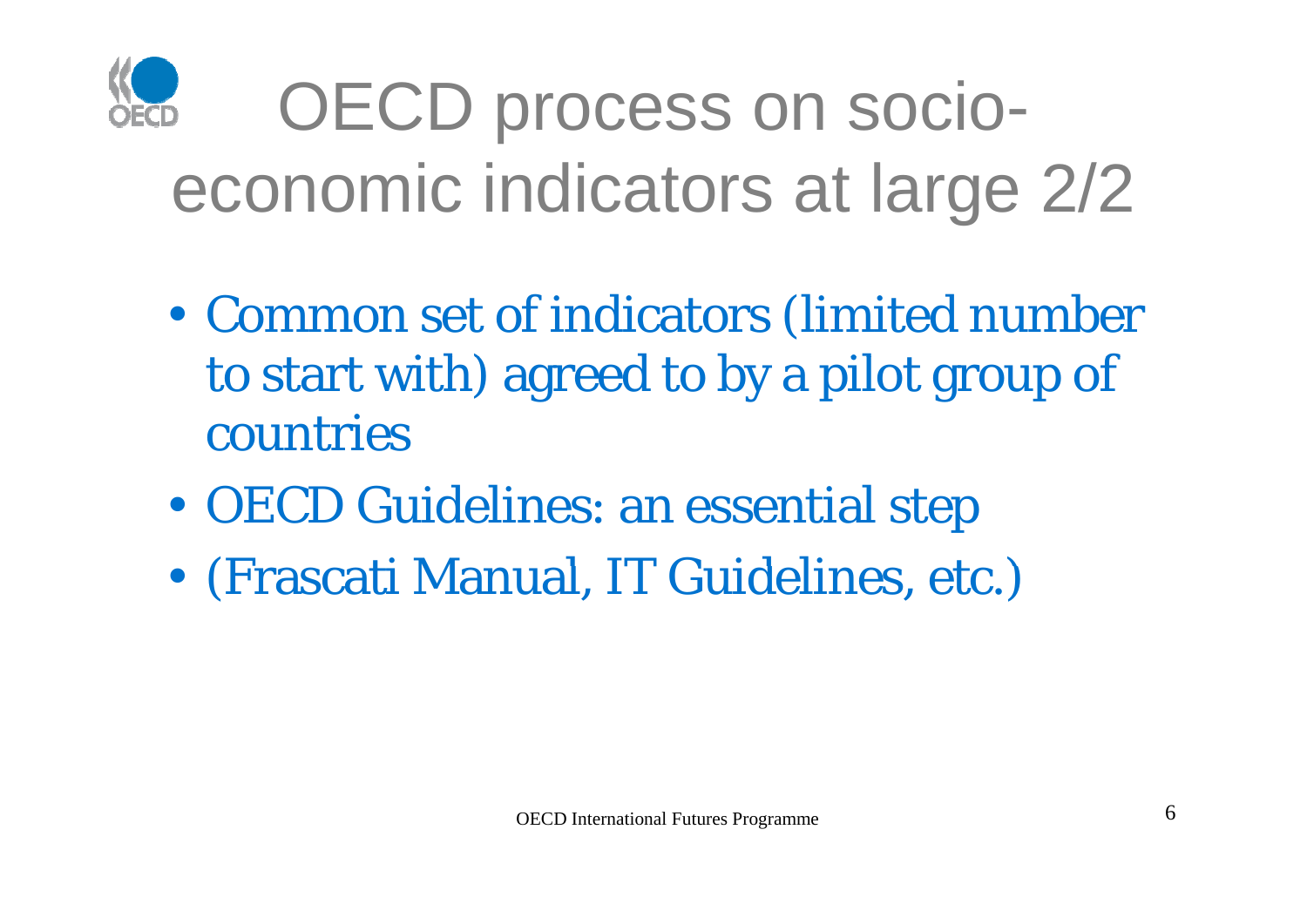# I- Risk policies in OECD at large

- •A long tradition
- •Found throughout the OECD
- • Linked to priorities of the Committees, *i.e.,* highly sectoral, examples:
	- Food safety in Trade and Agriculture Directorate
	- **Schools (building codes) in Education Directorate**
	- Chemicals in Environment Directorate
	- Nuclear safety in Nuclear Energy Agency
	- Etc.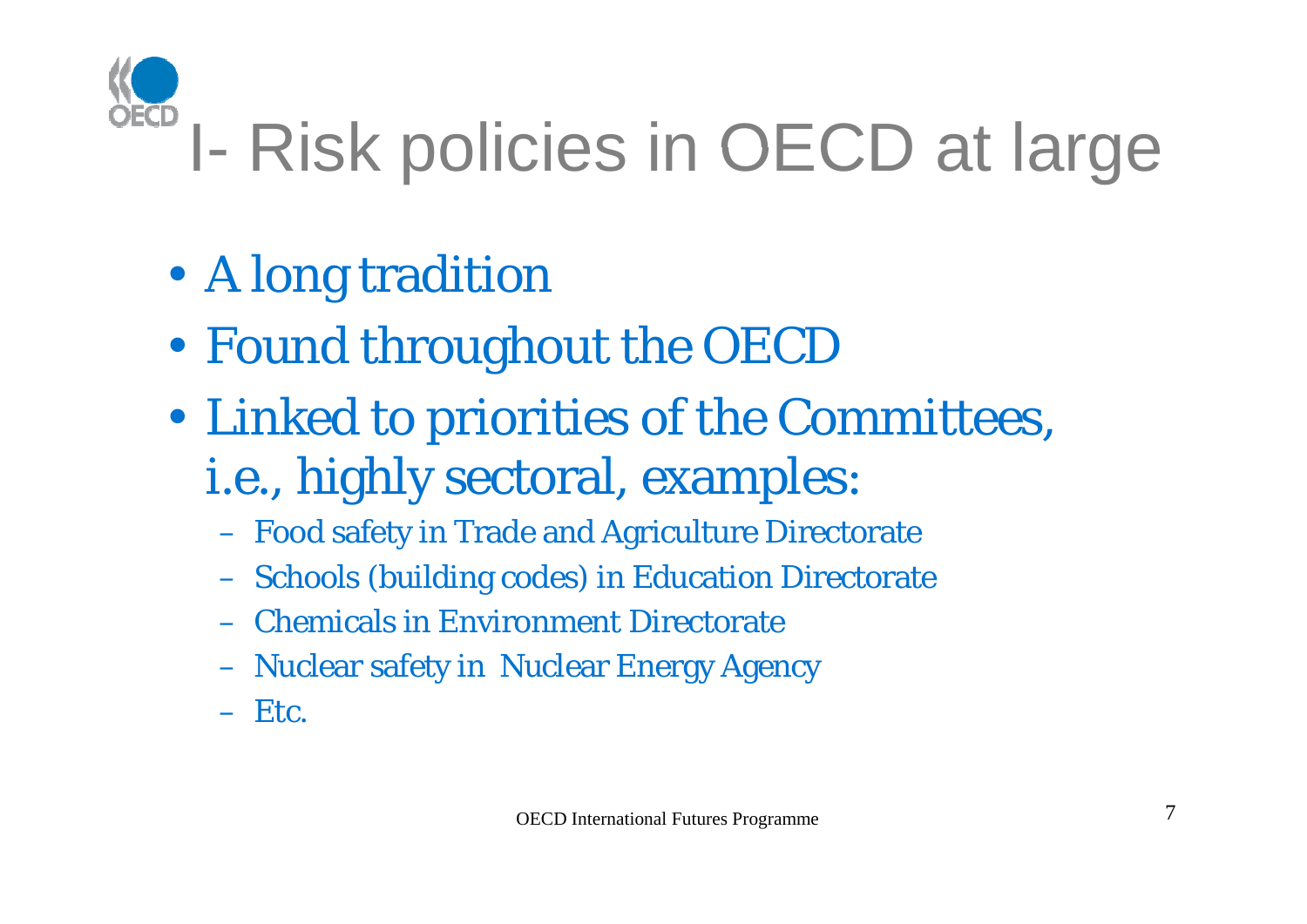

### 2 examples (sectoral)

- • Nuclear Safety Performance Indicators (OECD NEA)
- SPI related to Chemical Accident Prevention, Preparedness and Response (OECD Environment Directorate)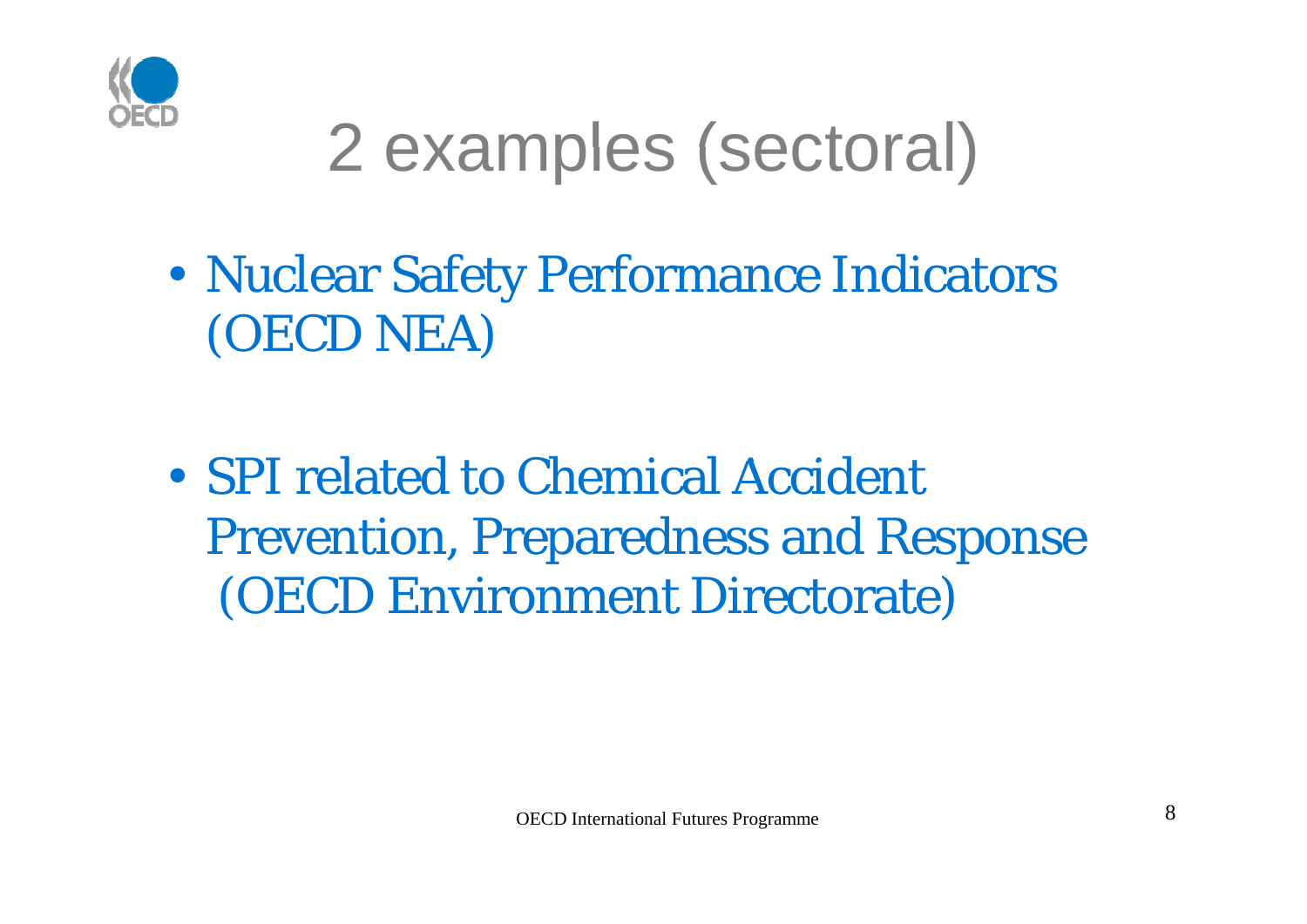

Safety Performance Indicators Experience from the **OECD Nuclear Energy Agency** 

- SPIs have been used for some time in the nuclear industry, by both regulatory authorities and licensees
- SPIs are generally based on data and information supplied by the licensee, and are used to:
	- measure licensee safety performance
	- improve regulatory activities
	- communicate about safety with stakeholders
	- assess regulatory efficiency and effectiveness
	- compare safety performance with that of other facilities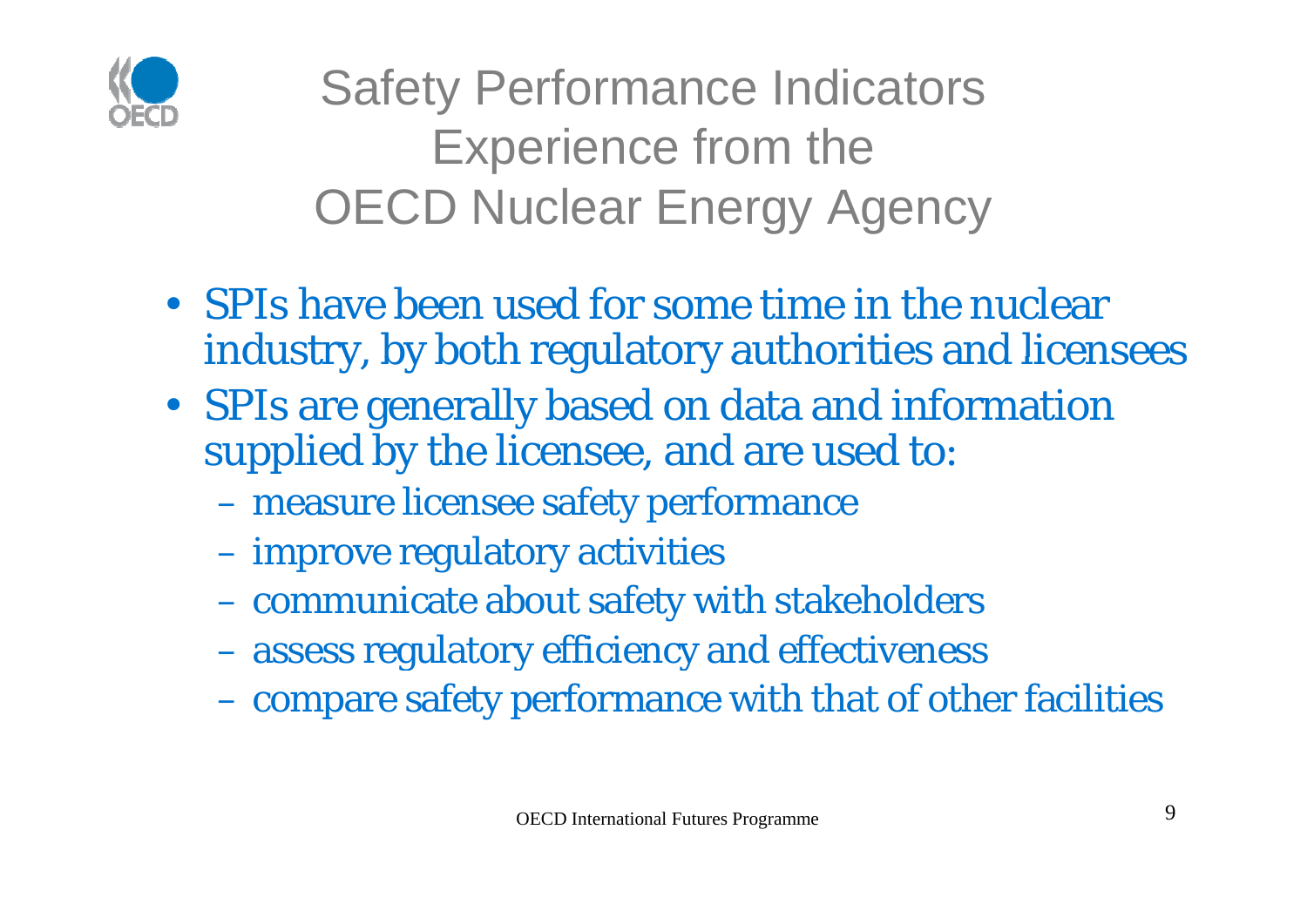**OECD** Examples of Nuclear Safety Performance **Indicators** 

#### **Reactor Saf**

- •Events
- $\bullet$ Miti gating systems
- •Barrier integrity
- •Material condition and aging

#### **Radiation Safety**

- $\bullet$ Worker exposures
- • Public exposures and environmental risks

#### **Industrial Safety**

- •Fire safety
- $\bullet$ Occupational safety

#### **fety S f M / S f a fety Management a fetyrelated Processes**

- Human performance
- $\bullet$ **Compliance**
- $\bullet$ Operational preparedness
- $\bullet$ Emergency preparedness
- $\bullet$ Management of plant modifications
- $\bullet$ **Maintenance**
- s Self-assessment •
	- •Operating experience feedback
- y **blacklog** of safety issues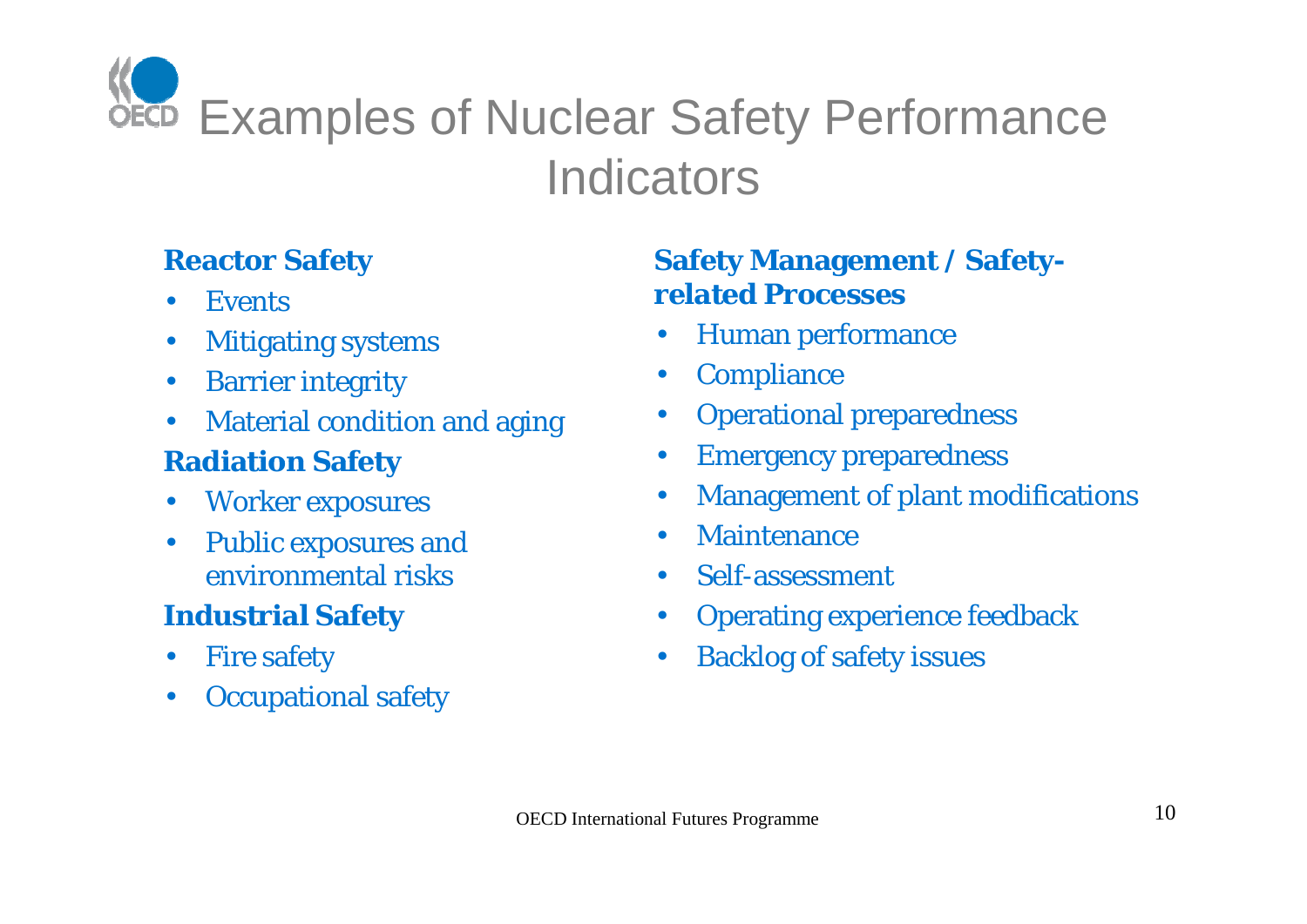

### Status of NEA SPI

• Country specific due to different regulatory frameworks

•Part of regulatory overseeing

- •• Not yet a list of common indicators
- In co-operation<br>with EU, IAEA, WANO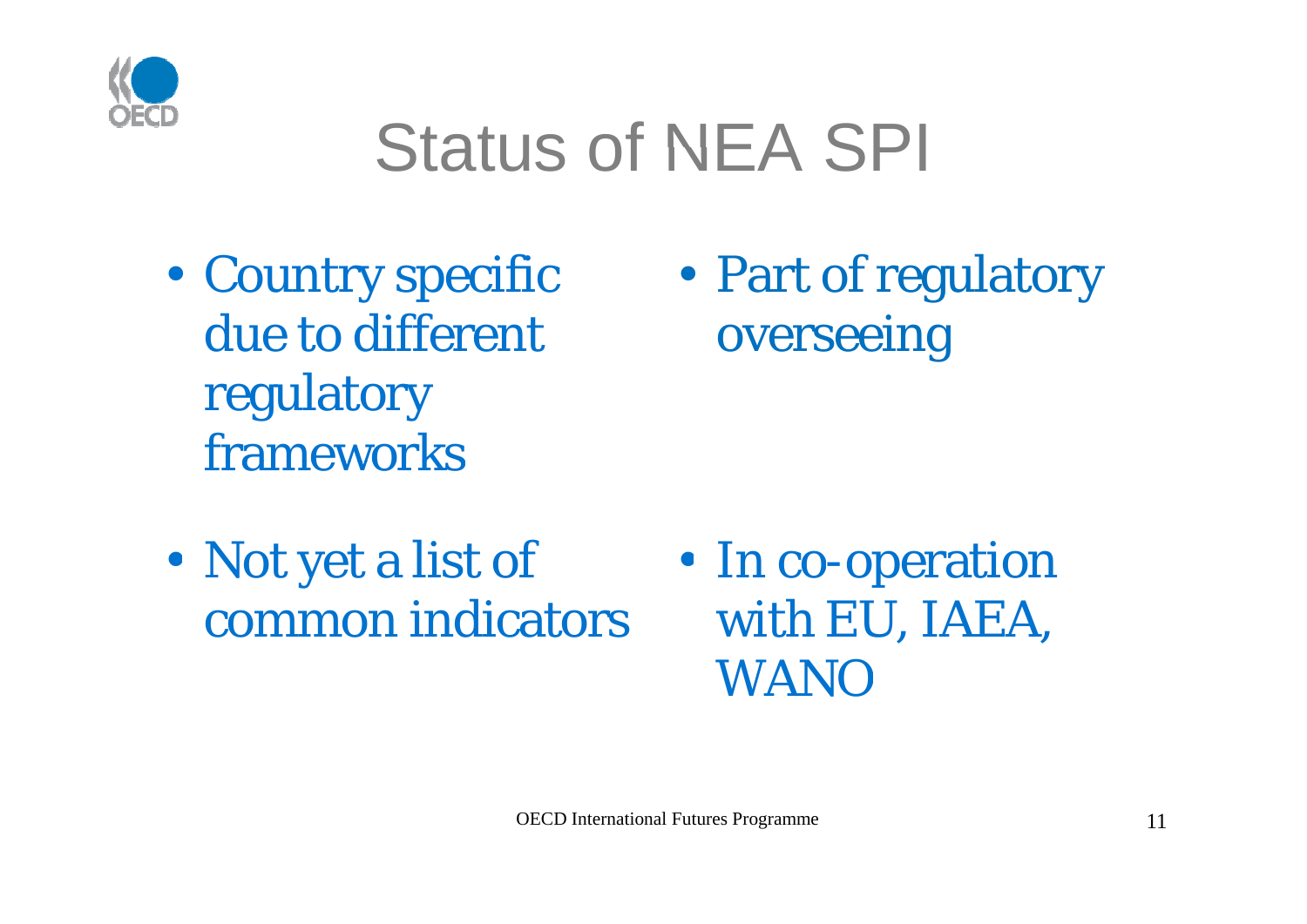

Guidance on developing SPI for Public Authorities and Communities/Public related to Chemical accident

- OECD Guiding principles were first published in 1992, updated in 2003
- Then in 1995 as part of an Inter-Organization Programme for the Sound Management of Chemicals with UN agencies.
- Status: to be used on a voluntary basis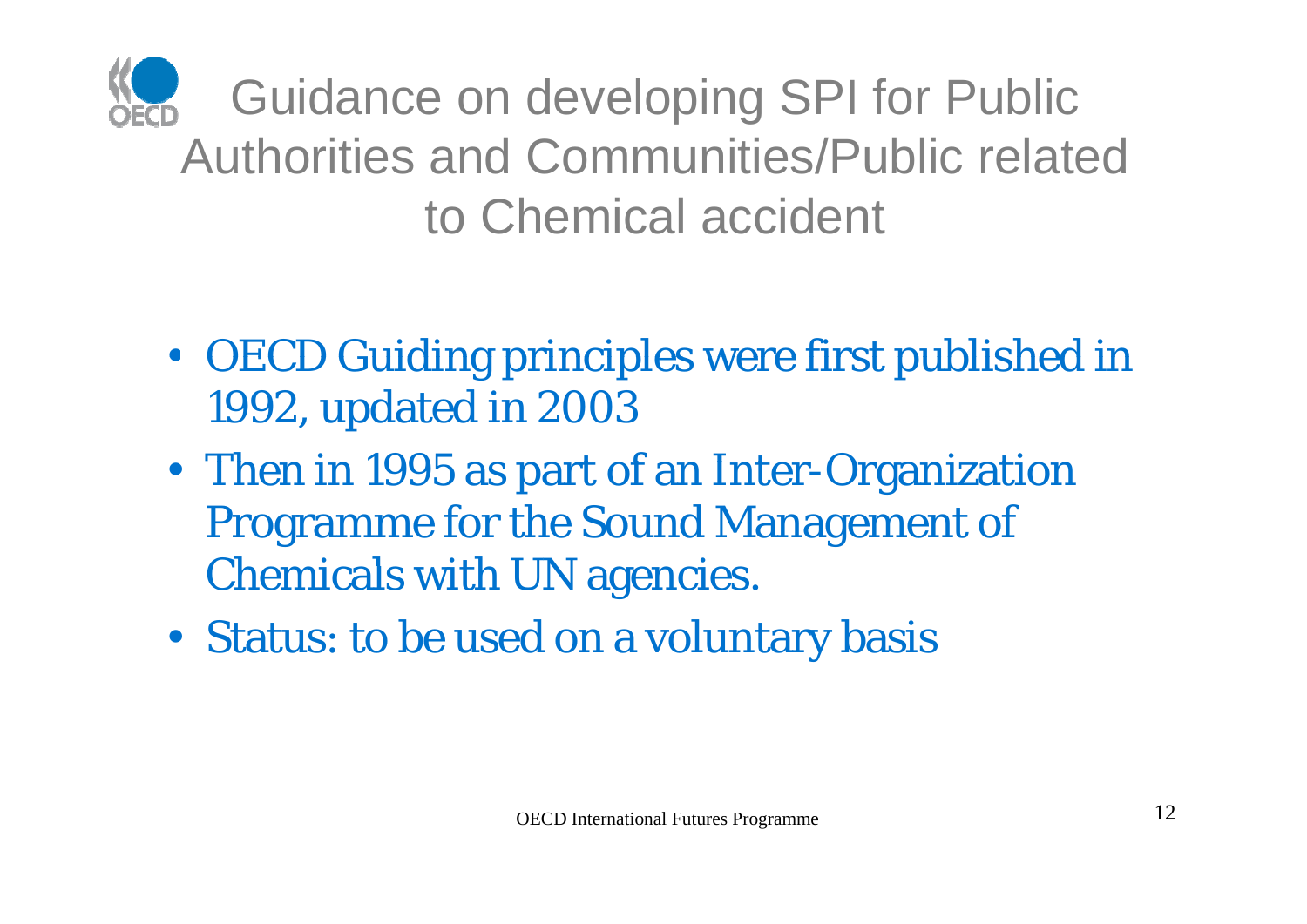

# Guidance on SPI Chemical Accidents for Industry

- • Started in 1998 under the Working Group on Chemical Accidents
- Initial version in 2003 of the Guidance on Developing SPI
- • 2003- 2008: test, pilot programme, enrichment with help of an expert group
- •• 2008: second edition, with extensive list of possible SPI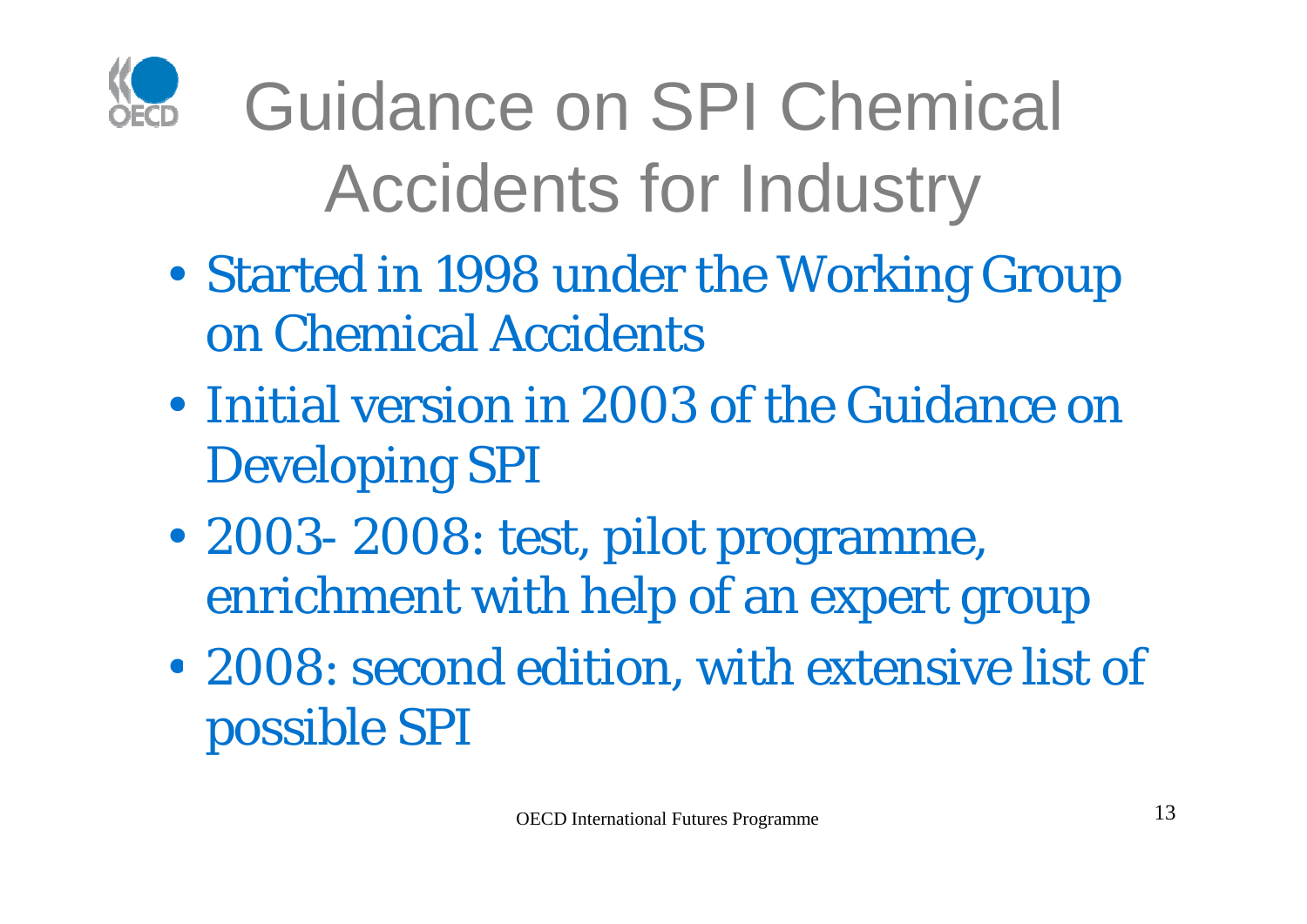

Future work on nanotechnologies

- Nanotechnologies covered by two OECD Directorates (Science, Technology and Industry; Environment)
- Environment is in charge of nano safety
- Ongoing test of 40 nanomaterials in commerce (15 countries, EC, China, BIAC)
- Test of existing chemical SPI: do they work for nanomaterials?
- Will be discussed inside the Working Group on Chemical Accidents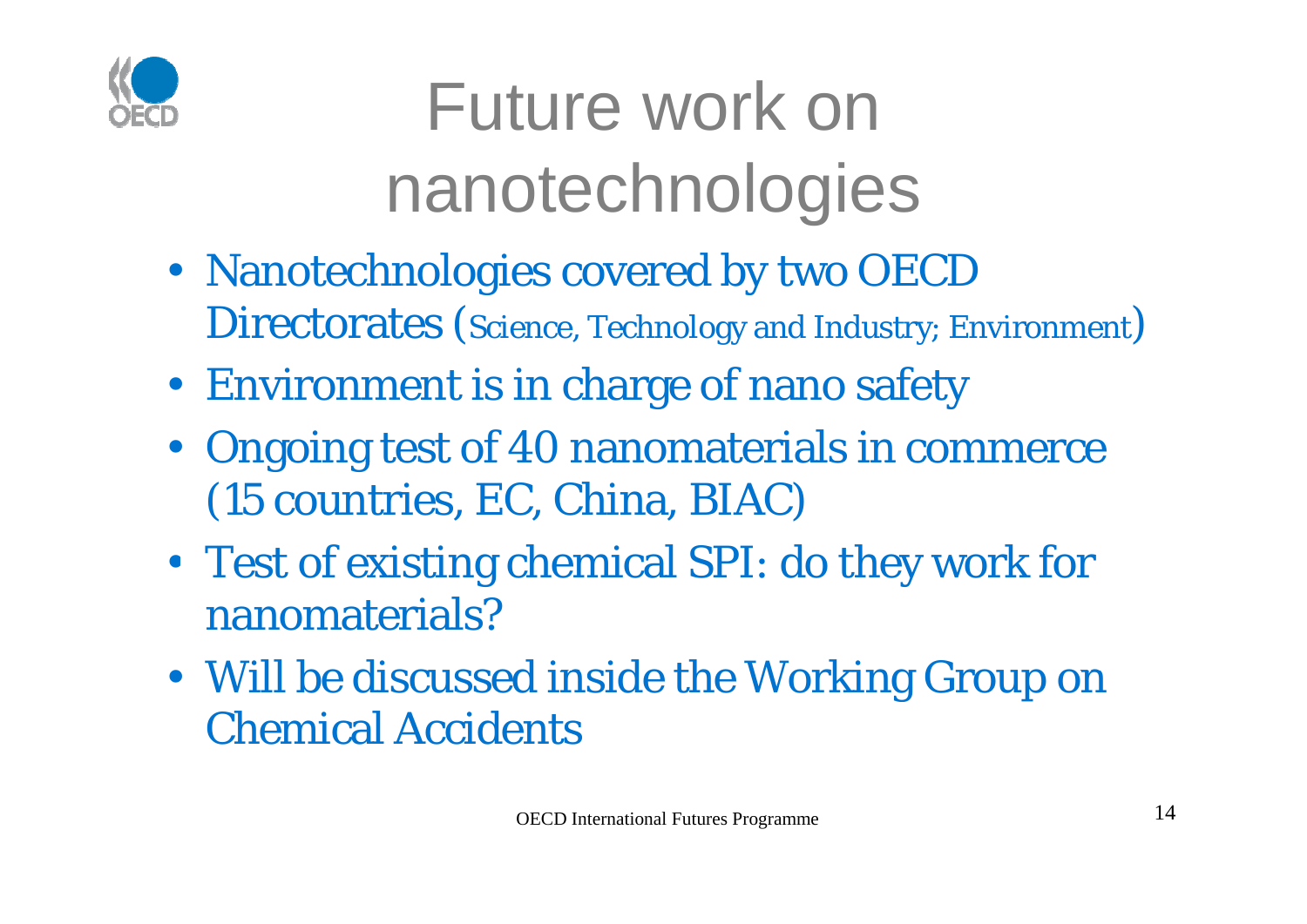

#### OECD's strategic foresight group since 1990

- $\mathbf{r}$ **Key mission: to alert the Secretary-General, the Organisation** and its Member States to emerging policy issues
- $\mathbf{r}^{\prime}$  By design:
	- •Forward looking
	- •Transversal, cross-sectoral, multi-disciplinary approaches
	- Pathfinder role within OECD
	- •Open to cooperation with private sector, academia, NGOs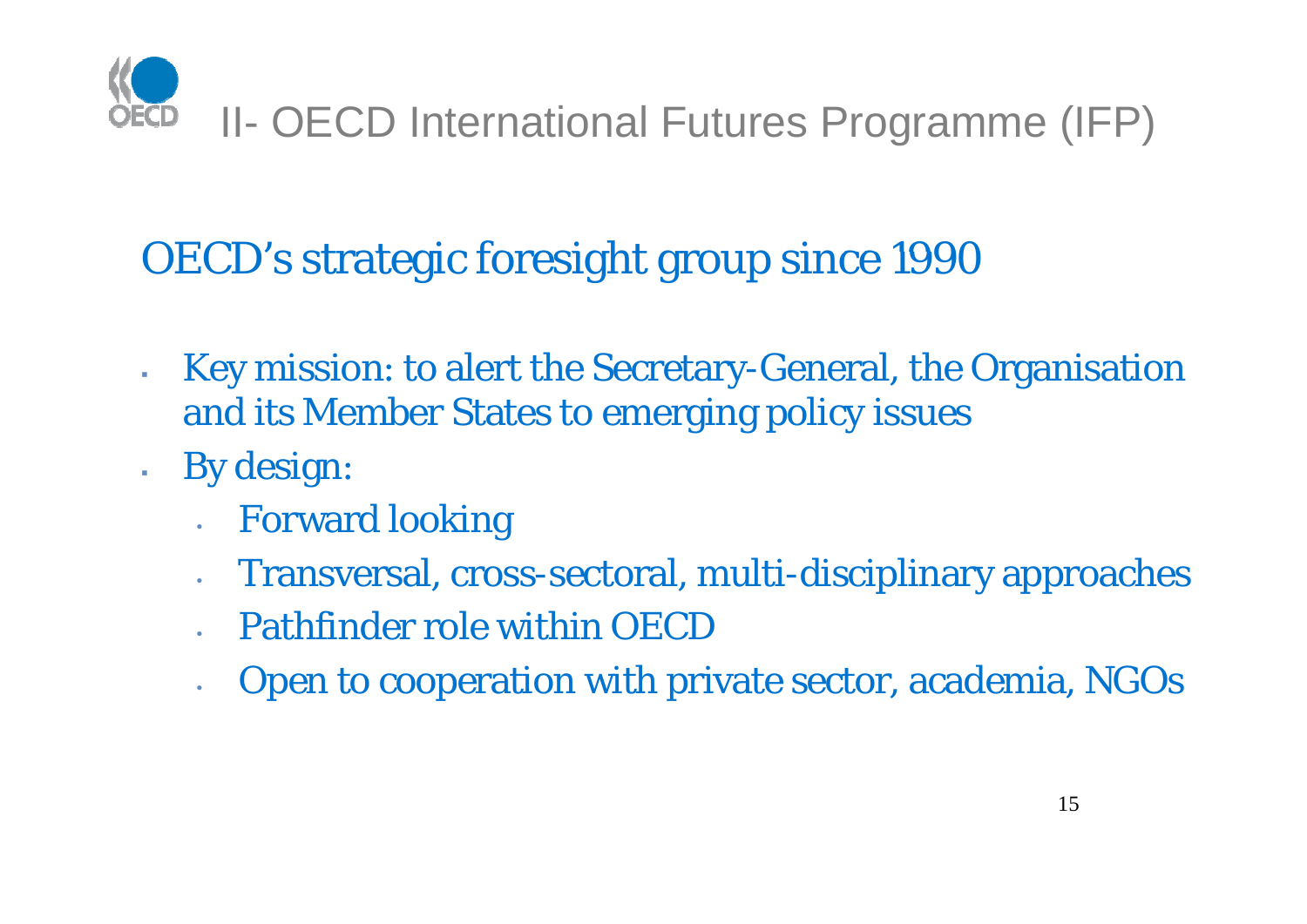

## Background work on Risks in the IFP

- •*Emerging Risks in the 21st Century* (1999-2003)
- •*Risk Management Policies* (2005-ongoing)
- *Innovation in Country Risk Management* (2009)

#### Also:

•*Infrastructure 2030 (2 volumes, 2006 and 2007)*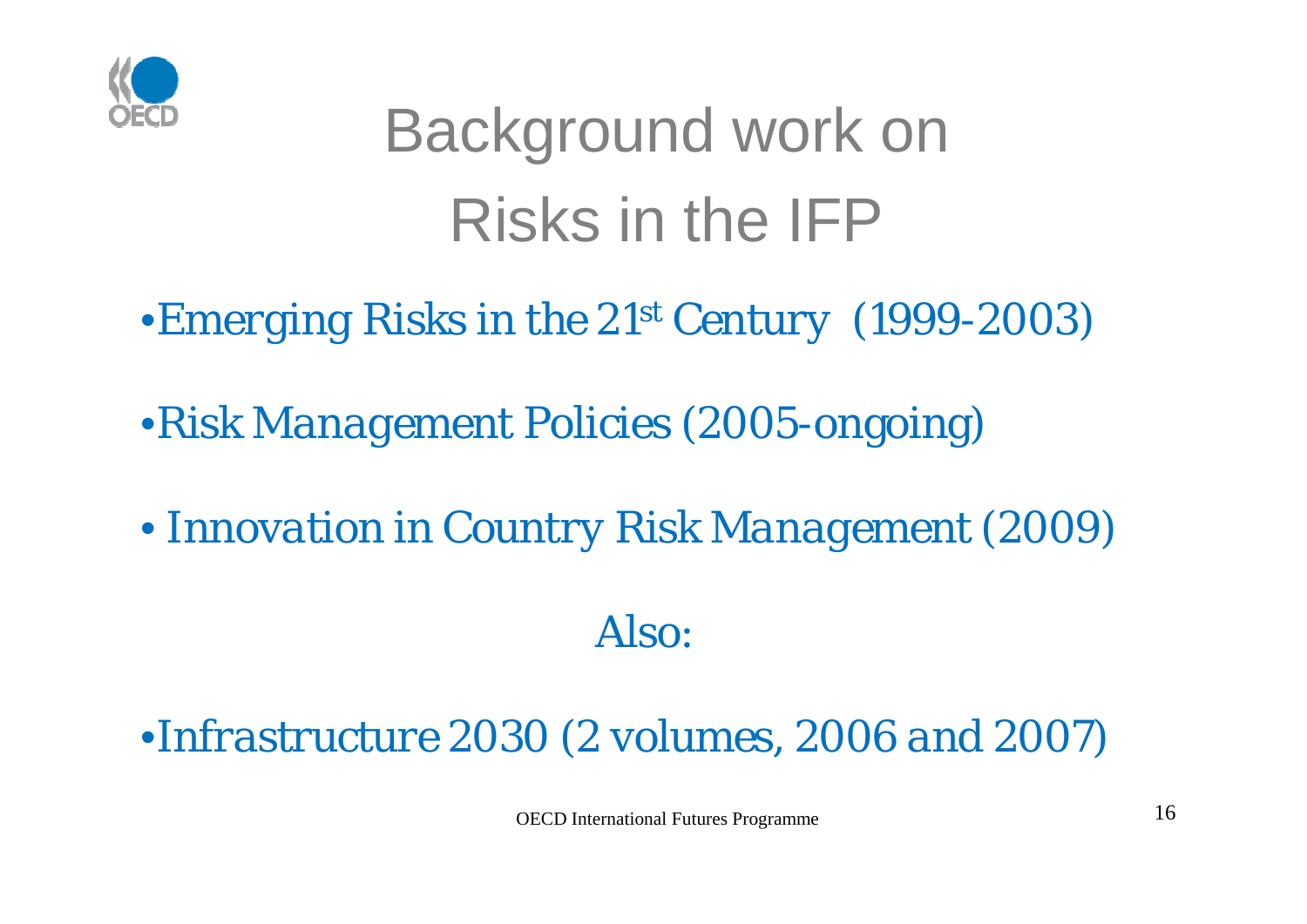







2004



**www.oecd.org/futures/risk** 2009



2005

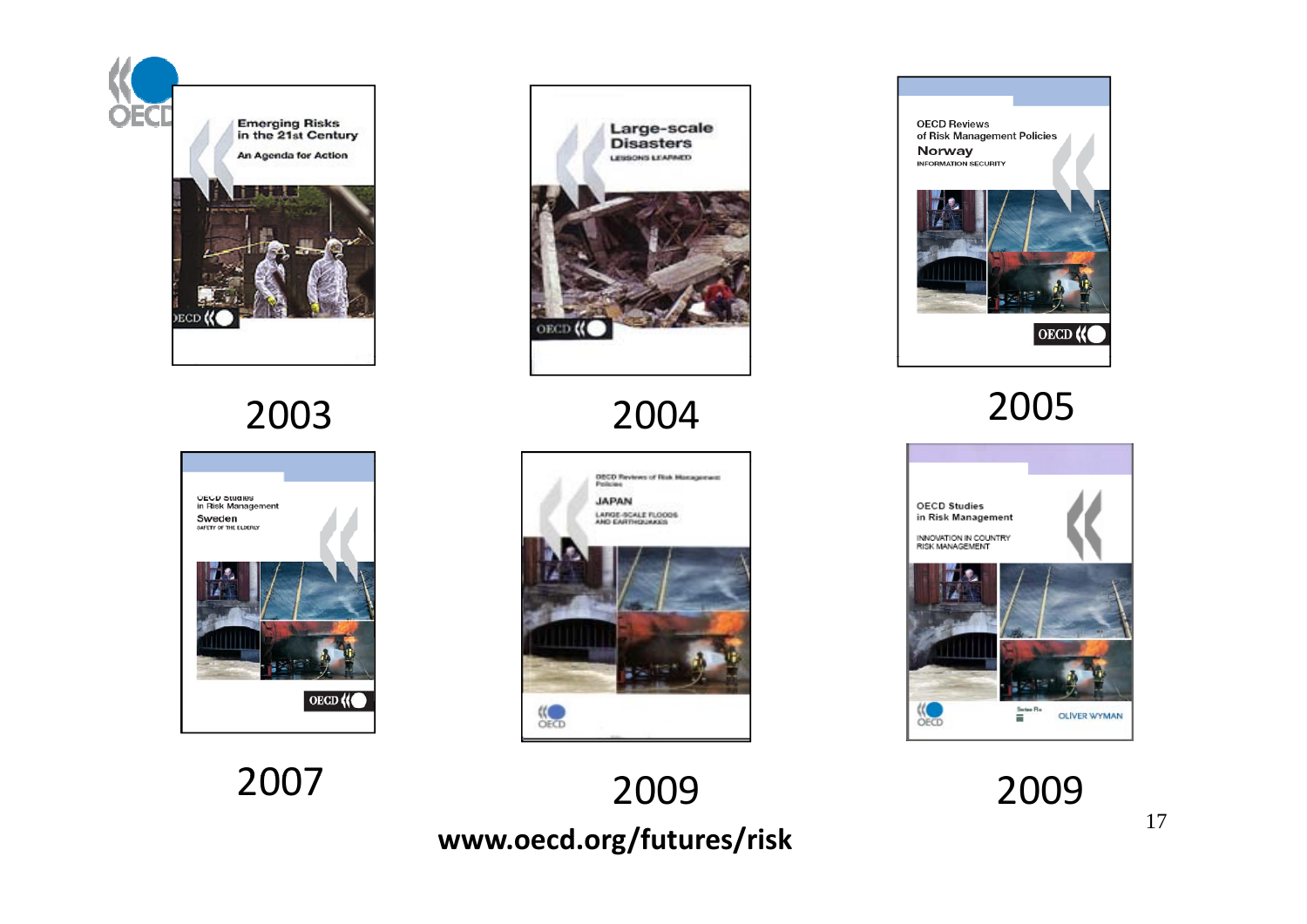

Next steps:

### **Futures Project on Transcontinental Infrastructure 2030**:

2 year project: 2009-2010

- the future of major global « hubs »
- linked to ports, airports, railway corridors
- with possible sub set on safety performance <sup>i</sup> di <sup>t</sup> ( indicators *T ki <sup>t</sup> k f i f <sup>t</sup> <sup>t</sup> Taking stock of infrastructure assets)*
- first meeting of Steering Group on November 19, 2009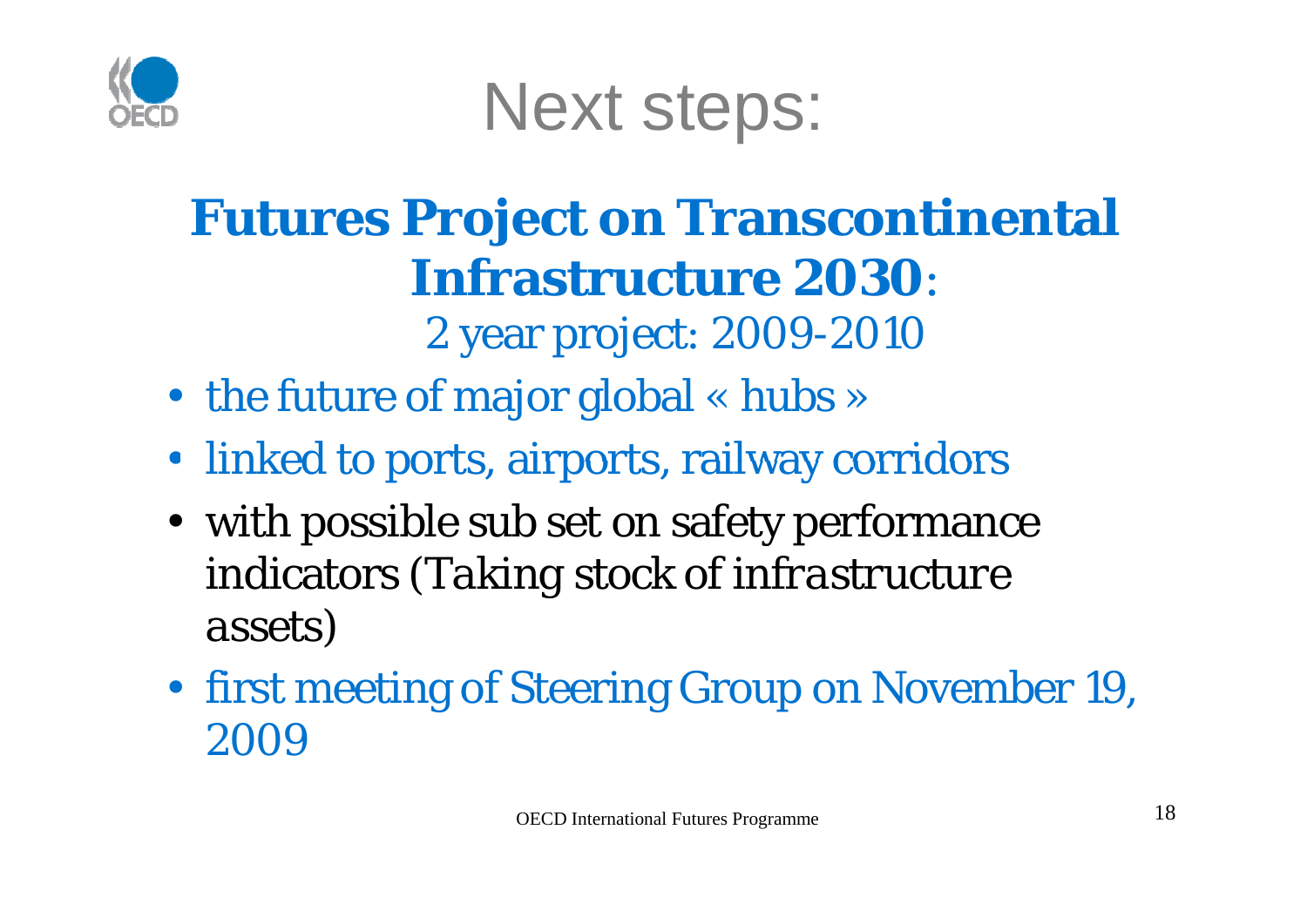# **KG** Taking stock of infrastructure assets?

- A trend in the last 10 years in Australia, New Zealand, Canada, USA…to measure flows of investment, capital stocks, depreciation, maintenance, level of risks or resilience…
- A tool with many purposes: land value capture, PPP contracts, eco and env. impacts, informed risk management..
- Aim: a pilot group of countries to start building a common set of indicators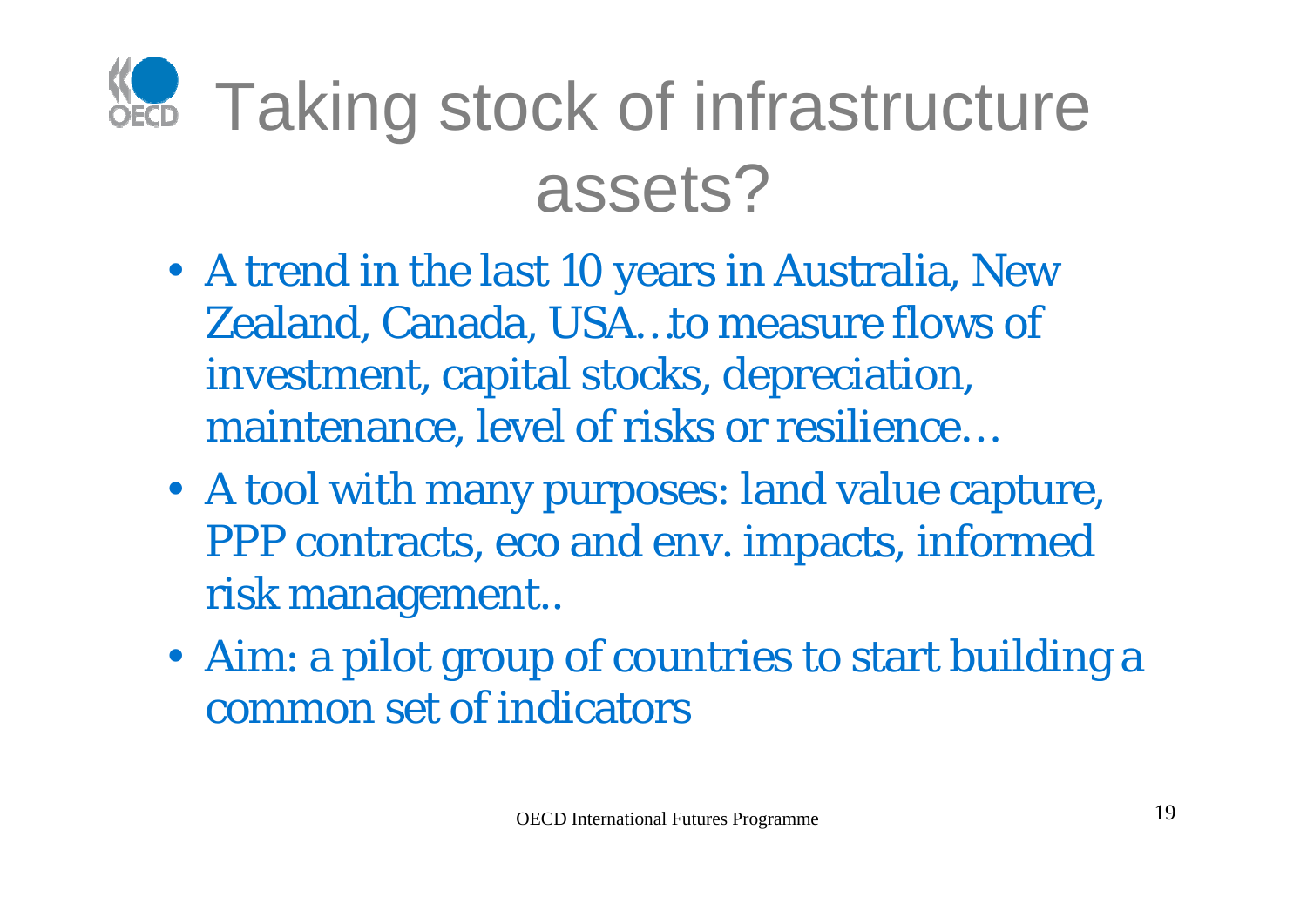



- Futures Project on
- FUTURE GLOBAL SHOCKS
- 2009 2010
- • Tipping points, thresholds,paradigm shifts might lead to indicators